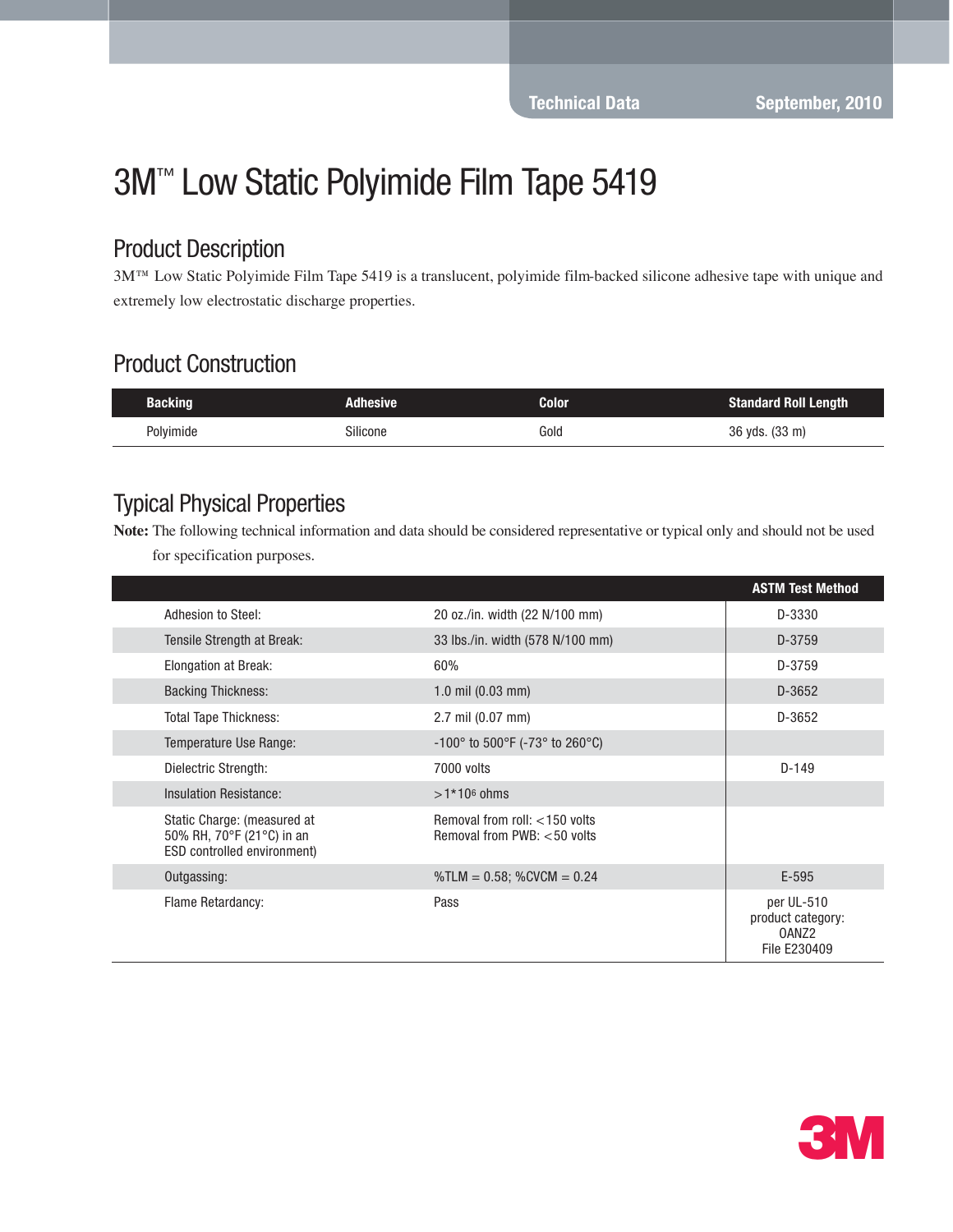# 3M™ Low Static Polyimide Film Tape 5419

#### Features

- Employs a proprietary technology that results in extremely low electrostatic discharge at unwind and removal from the PWB. Conventional polyimide tapes can typically generate over 10,000 volts during use which can damage board mounted electronic components. 3M™ Low Static Polyimide Film Tape 5419 overcomes this problem without any of the typical drawbacks of conventional "anti-static" or "static-free" tapes (e.g., variable adhesion and opaqueness).
- At room temperature the properties of polyimide and polyester film are similar. However, as the temperature increases or decreases, the properties of the polyimide film are less affected than polyester.
- Polyimide film does not soften at elevated temperatures, thus, the film provides an excellent release surface at elevated temperatures.
- Gold tab protection during wave solder of printed circuit boards.
- RoHS compliant.

# Application Ideas

- Mask for printed circuit boards during wave solder or solder dip process.
- Used as release surface in fabrication of parts cured at elevated temperatures.

## Storage

Store under normal conditions of 60° to 80°F (16° to 27°C) and 40 to 50% R.H. in the original carton.

## Shelf Life

To obtain best performance, use this product within 3 years from date of manufacture.